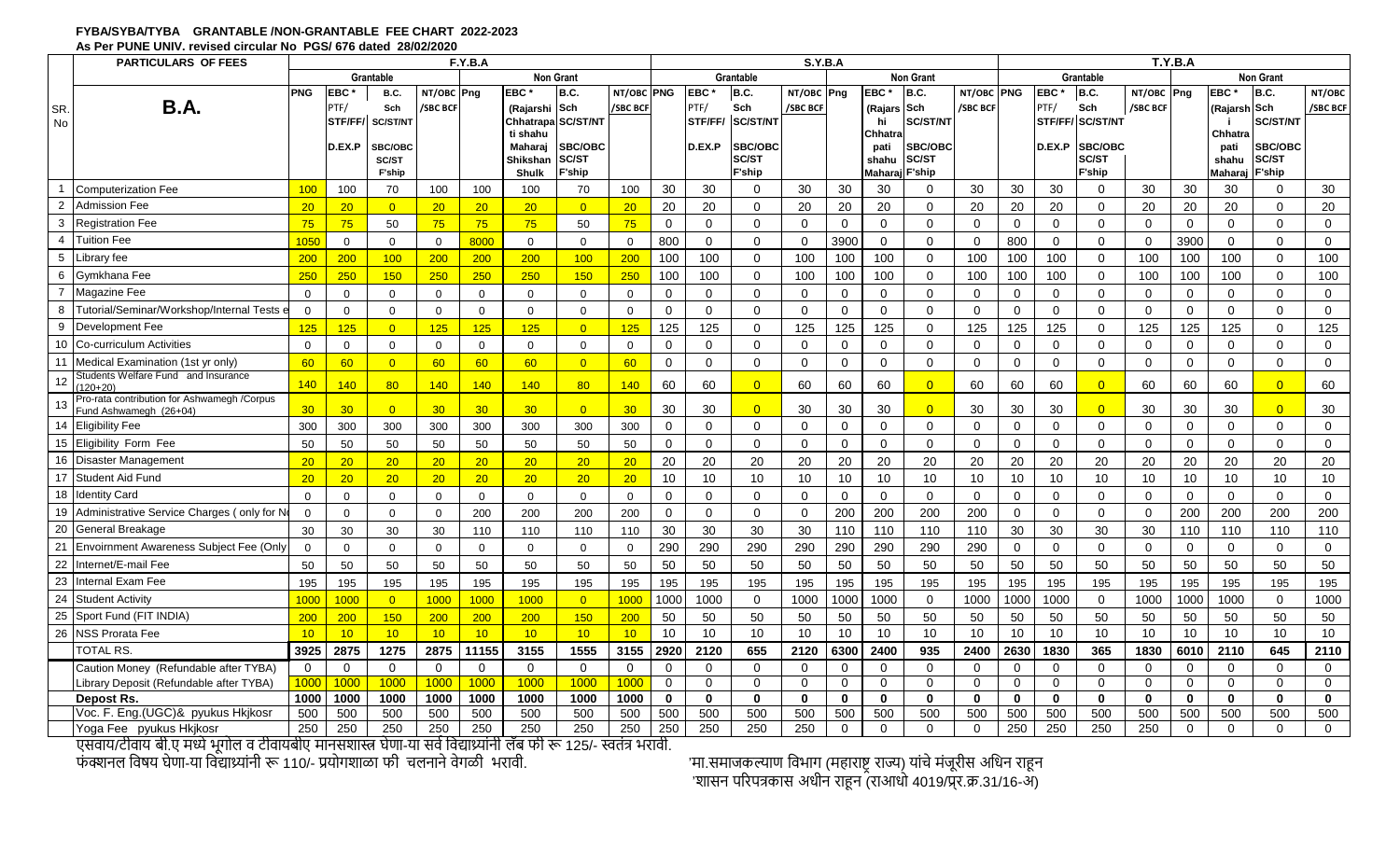| FYBCOM/SYBCOM/TYBCOM GRANTABLE /NON-GRANTABLE FEE CHART 2022-2023 AS PER |
|--------------------------------------------------------------------------|
| PUNE UNIV. revised circular No PGS/676 dated 20/08/2020                  |

| SR.             | PARTICULARS OF FEES                               |                  |                  |                  | F.Y.B.COM        |                  |                  | S.Y.B.COM      |                  |                |                |                 |             |                  |                  |                  |             | T.Y.B.COM    |                  |                  |          |             |                 |                 |                 |  |  |
|-----------------|---------------------------------------------------|------------------|------------------|------------------|------------------|------------------|------------------|----------------|------------------|----------------|----------------|-----------------|-------------|------------------|------------------|------------------|-------------|--------------|------------------|------------------|----------|-------------|-----------------|-----------------|-----------------|--|--|
| <b>NO</b>       |                                                   |                  |                  | Grantable        |                  |                  | <b>Non Grant</b> |                |                  |                |                | Grantable       |             |                  |                  | <b>Non Grant</b> |             | Grantable    |                  |                  |          |             | <b>NonGrant</b> |                 |                 |  |  |
|                 |                                                   | <b>PNG</b>       | EBC <sup>+</sup> | B.C.             | NT/OBC           | Png              | <b>EBC</b>       | B.C.           | NT/OBC PNG       |                | <b>EBC</b>     | B.C.            | NT/OBC Png  |                  | EBC <sup>+</sup> | B.C.             | NT/OBC PNG  |              | EBC <sup>*</sup> | B.C.             | NT/OBC   | Png         | <b>EBC</b>      | <b>B.C.</b>     | NT/OBC          |  |  |
|                 | <b>B.Com</b>                                      |                  | PTF/             | Sch              | /SBC BCF         |                  |                  | Sch            | /SBC BCF         |                | PTF/           | Sch             | /SBC BCF    |                  |                  | Sch              | /SBC BCF    |              | PTF/             | Sch              | /SBC BCF |             |                 | Sch             | /SBC BCF        |  |  |
|                 |                                                   |                  |                  | STF/FF/ SC/ST/NT |                  |                  | (Rajarsh         | SC/ST/NT       |                  |                |                | STF/FF/SC/ST/NT |             |                  | (Rajars<br>hi    | <b>SC/ST/NT</b>  |             |              |                  | STF/FF/ SC/ST/NT |          |             | (Rajars         | <b>SC/ST/NT</b> |                 |  |  |
|                 |                                                   |                  |                  |                  |                  |                  | Chhatra          |                |                  |                |                |                 |             |                  | Chhatra          |                  |             |              |                  |                  |          |             | hi<br>Chhatr    |                 |                 |  |  |
|                 |                                                   |                  | D.EX.P           | <b>SBC/OBC</b>   |                  |                  | pati             | <b>SBC/OBC</b> |                  |                | D.EX.P         | <b>SBC/OBC</b>  |             |                  | pati             | <b>SBC/OBC</b>   |             |              | D.EX.P           | <b>SBC/OBC</b>   |          |             | apati           | <b>SBC/OBC</b>  |                 |  |  |
|                 |                                                   |                  |                  |                  |                  |                  | shahu            |                |                  |                |                |                 |             |                  | shahu            |                  |             |              |                  |                  |          |             | shahu           |                 |                 |  |  |
|                 |                                                   |                  |                  | <b>SC/ST</b>     |                  |                  | Maharaj SC/ST    |                |                  |                |                | SC/ST           |             |                  | Maharaj SC/ST    |                  |             |              |                  | SC/ST            |          |             | <b>Mahara</b>   | <b>SC/ST</b>    |                 |  |  |
|                 |                                                   |                  |                  | <b>F'ship</b>    |                  |                  | Shiksha F'ship   |                |                  |                |                | <b>F'ship</b>   |             |                  |                  | <b>F'ship</b>    |             |              |                  | <b>F'ship</b>    |          |             |                 | <b>F'ship</b>   |                 |  |  |
| $\overline{1}$  | <b>Computerization Fee</b>                        | 100              | 100              | 70               | 100              | 100              | 100              | 70             | 100              | 30             | 30             | $\Omega$        | 30          | 30               | 30               | $\Omega$         | 30          | 30           | 30               | $\Omega$         | 30       | 30          | 30              | $\Omega$        | 30              |  |  |
| $\overline{2}$  | <b>Admission Fee</b>                              | 20               | 20               |                  | 20               | 20               | 20               |                | 20               | 20             | 20             | $\Omega$        | 20          | 20               | 20               | $\Omega$         | 20          | 20           | 20               | 0                | 20       | 20          | 20              | $\Omega$        | 20              |  |  |
| $\mathbf{3}$    | <b>Registration Fee</b>                           | 75               | 75               | 50               | 75               | 75               | 75               | 50             | 75               | $\mathbf 0$    | $\overline{0}$ | $\mathbf 0$     | $\mathbf 0$ | $\mathbf{0}$     | $\mathbf 0$      | $\mathbf{0}$     | $\Omega$    | $\mathbf 0$  | $\Omega$         | $\Omega$         | $\Omega$ | $\Omega$    | $\mathbf{0}$    | $\Omega$        | $\mathbf 0$     |  |  |
| $\overline{4}$  | <b>Tuition Fee</b>                                | 1200             | $\Omega$         | $\Omega$         | $\Omega$         | 9000             | $\overline{0}$   | $\Omega$       | $\Omega$         | 800            | $\mathbf{0}$   | $\mathbf 0$     | $\mathbf 0$ | 3900             | $\mathbf 0$      | $\mathbf{0}$     | $\mathbf 0$ | 800          | $\mathbf{0}$     | 0                | 0        | 3900        | $\mathbf{0}$    | $\Omega$        | $\mathbf 0$     |  |  |
| $5\phantom{.0}$ | Library fee                                       | 200              | 200              | 100              | 200              | 200              | 200              | 100            | 200              | 100            | 100            | $\Omega$        | 100         | 100              | 100              | $\Omega$         | 100         | 100          | 100              | $\Omega$         | 100      | 100         | 100             | $\Omega$        | 100             |  |  |
| 6               | Gymkhana Fee                                      | 250              | 250              | 150              | 250              | 250              | 250              | 150            | 250              | 100            | 100            | $\mathbf 0$     | 100         | 100              | 100              | $\Omega$         | 100         | 100          | 100              | $\Omega$         | 100      | 100         | 100             | $\mathbf 0$     | 100             |  |  |
| $\overline{7}$  | Magazine Fee                                      | $\Omega$         | $\Omega$         | $\Omega$         | $\Omega$         | $\mathbf 0$      | $\overline{0}$   | $\Omega$       | $\Omega$         | $\mathbf 0$    | $\mathbf{0}$   | $\mathbf 0$     | $\mathbf 0$ | 0                | $\mathbf 0$      | $\mathbf 0$      | $\Omega$    | 0            | $\mathbf{0}$     | $\Omega$         | $\Omega$ | $\mathbf 0$ | $\mathbf 0$     | $\mathbf 0$     | $\mathbf 0$     |  |  |
| 8               | Tutorial/Seminar/Workshop/Internal Tests          |                  | $\Omega$         |                  | $\Omega$         | $\Omega$         | $\Omega$         | $\Omega$       | $\Omega$         | $\Omega$       | $\Omega$       | $\Omega$        | $\Omega$    | $\Omega$         | $\Omega$         | $\Omega$         | $\Omega$    | $\mathbf 0$  | $\Omega$         | $\Omega$         | $\Omega$ | $\Omega$    | $\Omega$        | $\Omega$        | $\Omega$        |  |  |
| 9               | Development Fee                                   | 125              | 125              |                  | 125              | 125              | 125              |                | 125              | 125            | 125            | $\mathbf 0$     | 125         | 125              | 125              | $\mathbf 0$      | 125         | 125          | 125              | $\Omega$         | 125      | 125         | 125             | $\mathbf 0$     | $\frac{1}{25}$  |  |  |
| 10              | Co-curriculum Activities                          | $\Omega$         | $\mathbf 0$      | U                | $\Omega$         | $\overline{0}$   | $\overline{0}$   | $\Omega$       | $\Omega$         | $\Omega$       | $\Omega$       | $\mathbf 0$     | $\mathbf 0$ | 0                | $\Omega$         | $\Omega$         | $\Omega$    | 0            | $\mathbf 0$      | $\Omega$         | $\Omega$ | $\Omega$    | $\mathbf 0$     | $\mathbf 0$     | $\mathbf 0$     |  |  |
| 11              | Medical Examination 1st yr only)                  | 60               | 60               |                  | 60               | 60               | 60               |                | 60               | $\overline{0}$ | $\overline{0}$ | $\mathbf 0$     | $\mathbf 0$ | 0                | $\mathbf 0$      | $\Omega$         | $\Omega$    | $\mathbf 0$  | $\mathbf{0}$     | $\Omega$         | $\Omega$ | $\Omega$    | $\mathbf 0$     | $\Omega$        | $\mathbf 0$     |  |  |
| 12              | Students Welfare Fund and Insurance<br>$(120+20)$ | 140              | 140              | 80               | 140              | 140              | 140              | 80             | 140              | 60             | 60             | $\overline{0}$  | 60          | 60               | 60               | $\overline{0}$   | 60          | 60           | 60               | $\overline{0}$   | 60       | 60          | 60              | $\overline{0}$  | 60              |  |  |
|                 | Pro-rata contribution for Ashwamegh               |                  |                  |                  |                  |                  |                  |                |                  |                |                |                 |             |                  |                  |                  |             |              |                  |                  |          |             |                 |                 |                 |  |  |
| 13              | Corpus Fund Ashwamegh (26+04)                     | 30               | 30               |                  | 30               | 30               | 30               |                | 30               | 30             | 30             | $\overline{0}$  | 30          | 30               | 30               | $\overline{0}$   | 30          | 30           | 30               | $\overline{0}$   | 30       | 30          | 30              | $\overline{0}$  | 30              |  |  |
| $\overline{14}$ | <b>Eligibility Fee</b>                            | 300              | 300              | $\overline{300}$ | 300              | 300              | 300              | 300            | 300              | $\mathbf{0}$   | $\mathbf 0$    | $\mathbf 0$     | $\mathbf 0$ | 0                | $\Omega$         | $\mathbf 0$      | $\Omega$    | $\mathbf 0$  | $\mathbf 0$      | $\Omega$         | $\Omega$ | $\Omega$    | $\mathbf 0$     | $\mathbf 0$     | $\mathbf 0$     |  |  |
| 15              | Eligibility Form Fee                              | 50               | 50               | 50               | 50               | 50               | 50               | 50             | 50               | $\mathbf 0$    | $\mathbf{0}$   | $\mathbf 0$     | $\mathbf 0$ | $\mathbf 0$      | $\mathbf 0$      | $\mathbf 0$      | $\Omega$    | $\mathbf 0$  | $\Omega$         | $\Omega$         | $\Omega$ | $\Omega$    | $\mathbf 0$     | $\Omega$        | $\mathbf 0$     |  |  |
| 16              | <b>Disaster Management</b>                        | 20               | 20               | 20               | 20               | 20               | 20               | 20             | 20               | 20             | 20             | 20              | 20          | 20               | 20               | 20               | 20          | 20           | 20               | 20               | 20       | 20          | 20              | 20              | $\overline{20}$ |  |  |
| 17              | Lab. Fee                                          | 15 <sub>C</sub>  | 150              | 110              | 150              | 1000             | 1000             | 655            | 1000             | 80             | 80             | $\Omega$        | 80          | 345              | 345              | $\mathbf 0$      | 345         | 120          | 120              | $\Omega$         | 120      | 345         | 345             | $\mathbf 0$     | 345             |  |  |
| $\overline{18}$ | Student Aid Fund                                  | 20               | 20               | 20               | 20               | 20               | 20               | 20             | 20               | 10             | 10             | 10              | 10          | 10               | 10               | 10               | 10          | 10           | 10               | 10 <sup>1</sup>  | 10       | 10          | 10              | 10              | 10              |  |  |
| 19              | <b>Identity Card</b>                              | $\Omega$         | $\overline{0}$   | $\Omega$         | $\Omega$         | $\overline{0}$   | $\overline{0}$   | $\Omega$       | $\Omega$         | $\Omega$       | $\mathbf{0}$   | $\mathbf 0$     | $\mathbf 0$ | $\mathbf 0$      | $\Omega$         | $\mathbf{0}$     | $\mathbf 0$ | $\mathbf 0$  | $\Omega$         | $\Omega$         | $\Omega$ | $\Omega$    | $\mathbf 0$     | $\Omega$        | $\mathbf 0$     |  |  |
| 20              | Administrative Service Charges (only for          |                  | $\Omega$         |                  | $\Omega$         | 200              | 200              | 200            | 200              | $\Omega$       | $\mathbf 0$    | $\mathbf 0$     | $\mathbf 0$ | 200              | 200              | 200              | 200         | $\mathbf 0$  | $\Omega$         | $\Omega$         | 0        | 200         | 200             | 200             | 200             |  |  |
| 21              | General Breakage                                  | 30               | 30               | 30               | 30               | 110              | 110              | 110            | 110              | 30             | 30             | 30              | 30          | $\overline{110}$ | $\overline{110}$ | 110              | 110         | 30           | 30               | 30               | 30       | 110         | 110             | 110             | 110             |  |  |
| $\overline{22}$ | Envoirnment Awareness Subject Fee (On             |                  | $\Omega$         | $\Omega$         | ∩                | $\mathbf 0$      | $\overline{0}$   | $\Omega$       | $\Omega$         | 290            | 290            | 290             | 290         | 290              | 290              | 290              | 290         | $\mathbf{0}$ | $\Omega$         | $\Omega$         | $\Omega$ | $\Omega$    | $\Omega$        | $\Omega$        | $\mathbf 0$     |  |  |
| 23              | Internet/E-mail Fee                               | 50               | 50               | 50               | 50               | 50               | 50               | 50             | 50               | 50             | 50             | 50              | 50          | 50               | 50               | 50               | 50          | 50           | 50               | 50               | 50       | 50          | 50              | 50              | 50              |  |  |
| $\overline{24}$ | <b>Internal Exam Fee</b>                          | 225              | $\overline{225}$ | $\overline{225}$ | 225              | $\overline{225}$ | 225              | 225            | 225              | 180            | 180            | 180             | 180         | 180              | 180              | 180              | 180         | 180          | 180              | 180              | 180      | 180         | 180             | 180             | 180             |  |  |
| $\overline{25}$ | <b>Student Activity</b>                           | 100 <sub>0</sub> | 1000             |                  | 1000             | 1000             | 1000             |                | 1000             | 1000           | 1000           | $\mathbf 0$     | 1000        | 1000             | 1000             | $\mathbf 0$      | 1000        | 1000         | 1000             | $\mathbf 0$      | 1000     | 1000        | 1000            | $\mathbf 0$     | 1000            |  |  |
| $\overline{26}$ | Sport Fund (FIT INDIA)                            | 200              | 200              | 150              | $\overline{200}$ | 200              | $\overline{200}$ | 150            | $\overline{200}$ | 50             | 50             | 50              | 50          | 50               | 50               | 50               | 50          | 50           | 50               | 50               | 50       | 50          | 50              | 50              | 50              |  |  |
|                 | 27 NSS Prorata Fee                                | 10               | 10               | 10               | 10               | 10               | 10               | 10             | 10               | 10             | 10             | 10              | 10          | 10               | 10               | 10               | 10          | 10           | 10               | 10               | 10       | 10          | 10              | 10              | 10              |  |  |
|                 | <b>TOTAL RS.</b>                                  | 4255             | 3055             | 1415             | 3055             | 13185            | 4185             | 2240           | 4185             | 2985           | 2185           | 640             | 2185        | 6630             | 2730             | 920              | 2730        | 2735         | 1935             | 350              | 1935     | 6340        | 2440            | 630             | 2440            |  |  |
|                 | Caution Money (Refundable after TYBC              | $\Omega$         | $\Omega$         | $\Omega$         | $\Omega$         | $\Omega$         | $\Omega$         | $\Omega$       | $\Omega$         |                |                |                 |             |                  |                  |                  |             |              |                  |                  |          |             |                 |                 |                 |  |  |
|                 | Library Deposit (Refundable after TYBCO           | 1000             | 1000             | 1000             | 1000             | 1000             | 1000             | 1000           | 1000             |                |                |                 |             |                  |                  |                  |             |              |                  |                  |          |             |                 |                 |                 |  |  |
|                 | Laboratory deposit (Refundable after TYB          | $\Omega$         | $\mathbf 0$      | $\Omega$         | $\mathbf{0}$     | $\Omega$         | $\mathbf{0}$     | $\mathbf 0$    | $\overline{0}$   |                |                |                 |             |                  |                  |                  |             |              |                  |                  |          |             |                 |                 |                 |  |  |
|                 | <b>TOTAL RS.</b>                                  | 1000             | 1000             | 1000             | 1000             | 1000             | 1000             | 1000           | 1000             |                |                |                 |             |                  |                  |                  |             |              |                  |                  |          |             |                 |                 |                 |  |  |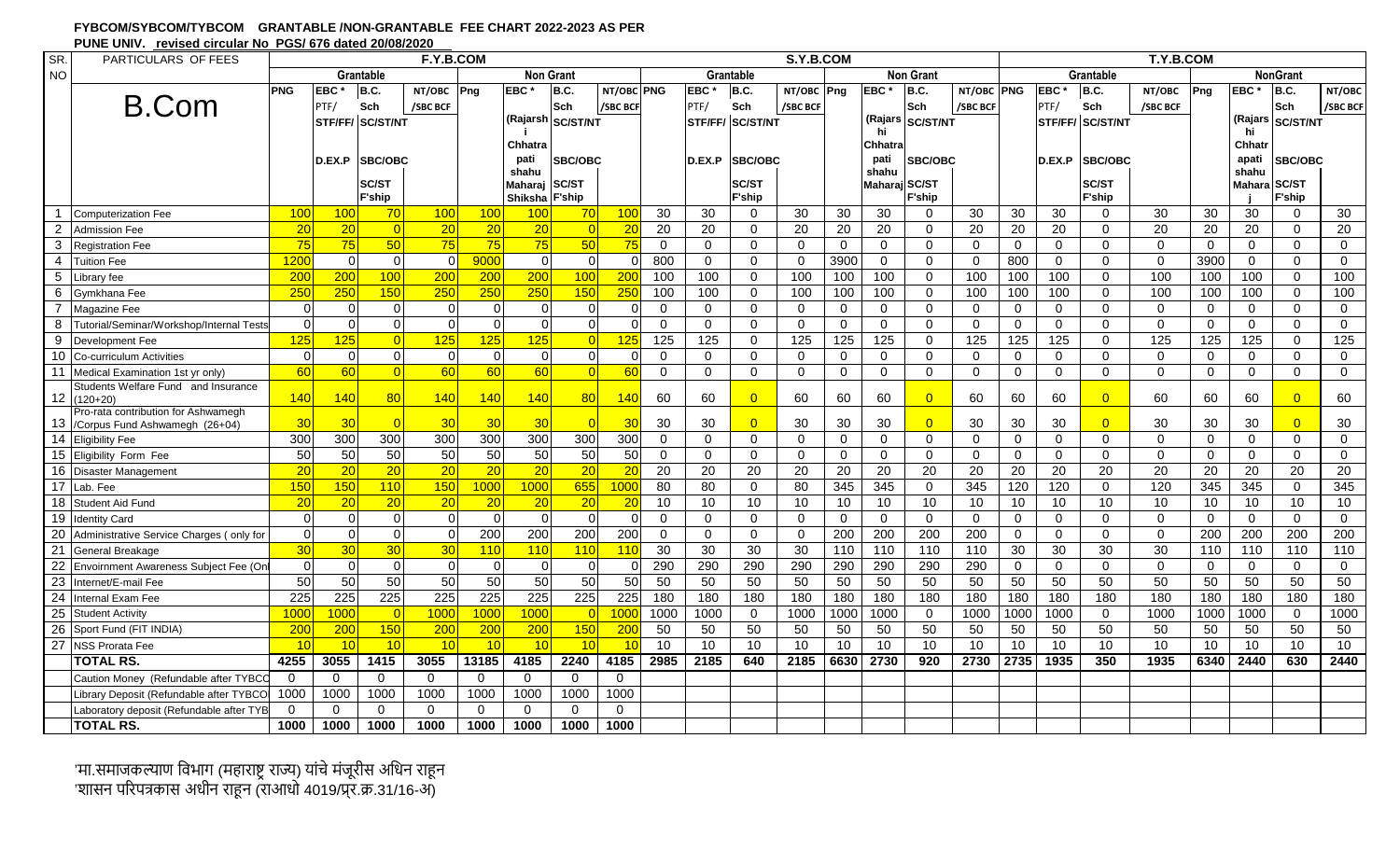### **FYB Sc/SYBSc/TYBSc GRANTABLE /NON-GRANTABLE FEE CHART 2022-2023 AS PER**

#### **PUNE UNIV. revised circular No PGS/676 dated 20/08/2020**

| SR.             | PARTICULARS OF FEES                                          | F.Y.Bsc      |                |                        |                 |                 |                           |                            |                | S.Y.B.Sc        |                 |                       |                 |                  |                                |                  |                 | T.Y.B.Sc        |                 |                        |                |                  |                        |                 |                 |
|-----------------|--------------------------------------------------------------|--------------|----------------|------------------------|-----------------|-----------------|---------------------------|----------------------------|----------------|-----------------|-----------------|-----------------------|-----------------|------------------|--------------------------------|------------------|-----------------|-----------------|-----------------|------------------------|----------------|------------------|------------------------|-----------------|-----------------|
| <b>NO</b>       |                                                              |              |                | Grantable              |                 |                 |                           | <b>Non Grant</b>           |                |                 |                 | Grantable             |                 |                  |                                | <b>Non Grant</b> |                 |                 |                 | Grantable              |                | <b>Non Grant</b> |                        |                 |                 |
|                 |                                                              | <b>PNG</b>   | EBC*           | B.C.                   | NT/OBC Png      |                 | EBC <sup>+</sup>          | B.C.                       | NT/OBC PNG     |                 | <b>EBC</b>      | B.C.                  | NT/OBC Png      |                  | EBC <sup>*</sup>               | B.C.             | NT/OBC PNG      |                 | EBC*            | B.C.                   | NT/OBC Png     |                  | EBC <sup>:</sup>       | B.C.            | NT/OBC          |
|                 | <b>B.Sc</b>                                                  |              | PTF/           | Sch                    | /SBC BCF        |                 | (Rajarsh Sch              |                            | /SBC BCF       |                 | PTF/            | Sch                   | /SBC BCF        |                  | (Rajarshi<br>Chhatrap          | Sch              | /SBC BCF        |                 | PTF/            | Sch                    | /SBC BCF       |                  | (Rajarshi Sch          |                 | /SBC BCF        |
|                 |                                                              |              |                | <b>STF/FF/SC/ST/NT</b> |                 |                 | Chhatra                   | <b>SC/ST/NT</b>            |                |                 |                 | STF/FF/SC/ST/NT       |                 |                  | ati                            | <b>SC/ST/NT</b>  |                 |                 |                 | <b>STF/FF/SC/ST/NT</b> |                |                  | Chhatra                | <b>SC/ST/NT</b> |                 |
|                 |                                                              |              |                | D.EX.P SBC/OBC         |                 |                 | pati<br>shahu             | SBC/OBC                    |                |                 |                 | <b>D.EX.P SBC/OBC</b> |                 |                  | shahu<br>Maharaj               | SBC/OBC          |                 |                 |                 | <b>D.EX.P SBC/OBC</b>  |                |                  | pati<br>shahu          | SBC/OBC         |                 |
|                 |                                                              |              |                | SC/ST<br><b>BCF</b>    |                 |                 | <b>Maharai</b><br>Shiksha | <b>SC/ST</b><br><b>BCF</b> |                |                 |                 | SC/ST<br><b>BCF</b>   |                 |                  | Shikshan SC/ST<br><b>Shulk</b> | <b>BCF</b>       |                 |                 |                 | SC/ST<br><b>BCF</b>    |                |                  | Maharai<br>Shiksha BCF | <b>SC/ST</b>    |                 |
|                 | <b>Computerization Fee</b>                                   | 100          | 100            | 70                     | 100             | 100             | 100                       | $70^{\circ}$               | 100            | 30              | 30              | $\Omega$              | 30              | 30               | 30                             | 0                | 30              | 30              | 30              | 0                      | 30             | 30               | 30                     | 0               | 30              |
| $\overline{2}$  | <b>Admission Fee</b>                                         | 20           | 20             | $\bullet$              | 20              | 20              | 20 <sub>2</sub>           | $\bullet$                  | 20             | 20              | $\overline{20}$ | $\Omega$              | 20              | 20               | 20                             | $\mathbf 0$      | 20              | 20              | $\overline{20}$ | $\mathbf 0$            | 20             | 20               | 20                     | $\overline{0}$  | $\overline{20}$ |
| 3               | <b>Registration Fee</b>                                      | 75           | 75             | 50 <sub>2</sub>        | 75              | 75              | 75                        | 50 <sub>2</sub>            | 75             | $\Omega$        | $\Omega$        | $\Omega$              | $\Omega$        | $\Omega$         | $\Omega$                       | $\mathbf 0$      | $\Omega$        | $\Omega$        | $\Omega$        | $\Omega$               | $\Omega$       | $\Omega$         | $\Omega$               | $\Omega$        | $\overline{0}$  |
| $\overline{4}$  | <b>Tuition Fee</b>                                           | 1050         | $\mathbf{0}$   | $\mathbf{0}$           | $\mathbf{0}$    | 6750            | $\mathbf{0}$              | $\mathbf 0$                | $\mathbf 0$    | 800             | $\mathbf 0$     | $\Omega$              | $\Omega$        | 5200             | $\Omega$                       | $\mathbf 0$      | $\mathbf 0$     | 800             | $\mathbf 0$     | 0                      | $\overline{0}$ | 5200             | $\Omega$               | $\Omega$        | $\overline{0}$  |
| $5\overline{5}$ | <b>Library</b> fee                                           | 200          | 200            | 100                    | 200             | 200             | 200                       | 100                        | 200            | 100             | 100             | $\Omega$              | 100             | 100              | 100                            | $\mathbf 0$      | 100             | 100             | 100             | $\mathbf 0$            | 100            | 100              | 100                    | $\overline{0}$  | 100             |
| 6               | Gymkhana Fee                                                 | 250          | 250            | 150                    | 250             | 250             | 250                       | 150                        | 250            | 100             | 100             | $\mathbf 0$           | 100             | 100              | 100                            | $\mathbf 0$      | 100             | 100             | 100             | $\overline{0}$         | 100            | 100              | 100                    | $\mathbf 0$     | 100             |
| $\overline{7}$  | Magazine Fee                                                 | $\mathbf{0}$ | $\mathbf 0$    | $\mathbf{0}$           | $\mathbf{0}$    | $\mathbf 0$     | $\mathbf{0}$              | $\mathbf{0}$               | $\mathbf{0}$   | $\Omega$        | $\Omega$        | $\Omega$              | $\Omega$        | $\Omega$         | $\Omega$                       | $\Omega$         | 0               | $\mathbf 0$     | $\Omega$        | 0                      | $\Omega$       | $\Omega$         | $\Omega$               | $\Omega$        | $\mathbf 0$     |
| 8               | Tutorial/Seminar/Workshop/Internal                           | $\mathbf 0$  | $\mathbf 0$    | $\mathbf{0}$           | $\mathbf{0}$    | $\mathbf{0}$    | $\mathbf{0}$              | $\mathbf{0}$               | $\mathbf{0}$   | $\Omega$        | $\Omega$        | $\Omega$              | $\Omega$        | $\Omega$         | $\Omega$                       | $\Omega$         | $\overline{0}$  | $\Omega$        | $\Omega$        | $\Omega$               | $\Omega$       | $\Omega$         | $\Omega$               | $\Omega$        | $\mathbf 0$     |
| 9               | Development Fee                                              | 125          | 125            | $\overline{0}$         | 125             | 125             | 125                       | $\mathbf{0}$               | 125            | 125             | 125             | $\Omega$              | 125             | $\overline{125}$ | 125                            | 0                | 125             | 125             | 125             | 0                      | 125            | 125              | $\frac{1}{25}$         | $\mathbf 0$     | 125             |
| 10              | Co-curriculum Activities                                     | $\mathbf{0}$ | $\mathbf 0$    | $\mathbf{0}$           | $\bf{0}$        | $\mathbf 0$     | $\mathbf{0}$              | $\mathbf 0$                | $\mathbf{0}$   | $\mathbf 0$     | $\mathbf 0$     | $\Omega$              | $\Omega$        | $\mathbf{0}$     | $\mathbf 0$                    | $\mathbf 0$      | $\mathbf 0$     | $\mathbf 0$     | $\mathbf 0$     | $\mathbf 0$            | $\mathbf 0$    | $\mathbf 0$      | $\Omega$               | $\Omega$        | $\mathbf 0$     |
| 11              | Medical Examination 1st yr only)                             | 60           | 60             | $\overline{0}$         | 60              | 60              | 60                        | $\mathbf{0}$               | 60             | $\Omega$        | $\Omega$        | $\Omega$              | $\Omega$        | $\Omega$         | $\Omega$                       | $\Omega$         | $\Omega$        | $\Omega$        | $\Omega$        | $\Omega$               | $\Omega$       | $\Omega$         | $\Omega$               | $\Omega$        | $\Omega$        |
|                 | Students Welfare Fund and                                    | 140          | 140            | 80                     | 140             | 140             | 140                       | 80                         | 140            | 60              | 60              | $\Omega$              | 60              | 60               | 60                             | $\overline{0}$   | 60              | 60              | 60              | $\Omega$               | 60             | 60               | 60                     | $\Omega$        | 60              |
|                 | 12 Insurance (120+20)<br>Pro-rata contribution for Ashwamegh |              |                |                        |                 |                 |                           |                            |                |                 |                 |                       |                 |                  |                                |                  |                 |                 |                 |                        |                |                  |                        |                 |                 |
|                 | 13 / Corpus Fund Ashwamegh (26+04)                           | 30           | 30             | $\overline{0}$         | 30 <sub>2</sub> | 30              | 30 <sub>2</sub>           | $\overline{0}$             | 30             | 30              | 30              | $\Omega$              | 30              | 30               | 30                             | $\overline{0}$   | 30              | 30              | 30              | $\overline{0}$         | 30             | 30               | 30                     | $\Omega$        | 30              |
|                 | 14 Eligibility Fee                                           | 300          | 300            | 300                    | 300             | 300             | 300                       | 300                        | 300            | $\Omega$        | $\Omega$        | $\Omega$              | $\Omega$        | $\Omega$         | $\Omega$                       | $\mathbf 0$      | $\overline{0}$  | $\Omega$        | $\mathbf{0}$    | $\Omega$               | $\Omega$       | $\Omega$         | $\Omega$               | $\overline{0}$  | $\overline{0}$  |
|                 | 15 Eligibility Form Fee                                      | 50           | 50             | 50                     | 50              | 50              | 50                        | 50                         | 50             | $\mathbf 0$     | $\mathbf{0}$    | $\Omega$              | $\Omega$        | $\Omega$         | $\Omega$                       | $\mathbf 0$      | $\mathbf 0$     | $\mathbf 0$     | $\mathbf 0$     | $\mathbf 0$            | $\Omega$       | $\Omega$         | $\Omega$               | $\Omega$        | $\mathbf{0}$    |
| 16              | Disaster Management                                          | 20           | 20             | 20 <sub>2</sub>        | 20 <sub>2</sub> | 20 <sub>2</sub> | 20 <sub>2</sub>           | 20 <sub>2</sub>            | 20             | $\overline{20}$ | 20              | $\overline{20}$       | $\overline{20}$ | $\overline{20}$  | $\overline{20}$                | $\overline{20}$  | $\overline{20}$ | $\overline{20}$ | $\overline{20}$ | $\overline{20}$        | 20             | $\overline{20}$  | 20                     | $\overline{20}$ | 20              |
|                 | 17 Student Aid Fund                                          | 20           | 20             | 20 <sub>2</sub>        | 20 <sub>2</sub> | 20              | 20 <sub>2</sub>           | 20 <sub>2</sub>            | 20             | 10              | 10              | 10                    | 10              | 10               | 10                             | 10               | 10              | 10              | 10              | 10                     | 10             | 10               | 10                     | 10              | 10              |
|                 | 18 Identity Card                                             | $\mathbf{0}$ | $\mathbf{0}$   | $\mathbf{0}$           | $\mathbf{0}$    | $\mathbf{0}$    | $\mathbf{0}$              | $\mathbf{0}$               | $\mathbf{0}$   | $\Omega$        | $\Omega$        | $\Omega$              | $\Omega$        | $\Omega$         | $\Omega$                       | $\Omega$         | $\Omega$        | $\Omega$        | $\mathbf 0$     | $\Omega$               | $\Omega$       | $\Omega$         | $\Omega$               | $\Omega$        | $\mathbf 0$     |
|                 | 19 Laboratory fee                                            | 150          | 150            | 25                     | 150             | 11950           | 11950                     | 2750                       | 11950          | 125             | 125             | $\Omega$              | 125             | 9200             | 9200                           | $\mathbf 0$      | 9200            | 125             | 125             | $\mathbf 0$            | 125            | 9200             | 9200                   | $\Omega$        | 9200            |
|                 | 20 Administrative Service Charges (only                      | $\mathbf 0$  | $\mathbf 0$    | $\mathbf{0}$           | $\mathbf{0}$    | 200             | 200                       | 200                        | 200            | $\mathbf 0$     | 0               | $\mathbf 0$           | $\Omega$        | 200              | 200                            | 200              | 200             | $\mathbf 0$     | $\mathbf 0$     | $\mathbf 0$            | $\mathbf 0$    | 200              | 200                    | 200             | 200             |
| 21              | General Breakage                                             | 30           | 30             | 30                     | 30              | 110             | 110                       | 110                        | 110            | $\overline{30}$ | $\overline{30}$ | 30                    | 30              | 110              | 110                            | 110              | 110             | 30              | 30              | 30                     | 30             | 110              | 110                    | 110             | 110             |
|                 | 22 Envoirnment Awareness Subiect Fee                         | $\mathbf{0}$ | $\mathbf 0$    | $\mathbf{0}$           | $\mathbf{0}$    | $\mathbf{0}$    | $\mathbf{0}$              | $\mathbf{0}$               | $\mathbf{0}$   | 290             | 290             | 290                   | 290             | 290              | 290                            | 290              | 290             | $\Omega$        | $\mathbf{0}$    | $\Omega$               | $\Omega$       | $\Omega$         | $\Omega$               | $\Omega$        | $\overline{0}$  |
|                 | 23 Study Tour                                                | 50           | 50             | 50                     | 50              | 50              | 50                        | 50                         | 50             | 50              | 50              | 50                    | 50              | 50               | 50                             | 50               | 50              | 50              | 50              | 50                     | 50             | 50               | 50                     | 50              | 50              |
|                 | 24 Internet/E-mail Fee                                       | 50           | 50             | 50                     | 50              | 50              | 50                        | 50                         | 50             | 50              | 50              | 50                    | 50              | 50               | 50                             | 50               | 50              | 50              | 50              | 50                     | 50             | 50               | 50                     | 50              | 50              |
| 25              | Internal Exam Fee                                            | 360          | 360            | 360                    | 360             | 360             | 360                       | 360                        | 360            | 300             | 300             | 300                   | 300             | 300              | 300                            | 300              | 300             | 270             | 270             | 270                    | 270            | 270              | 270                    | 270             | 270             |
|                 | 26 Student Activity                                          | 1000         | 1000           | $\overline{0}$         | 1000            | 1000            | 1000                      | $\overline{0}$             | 1000           | 1000            | 1000            | $\mathbf{0}$          | 1000            | 1000             | 1000                           | $\mathbf 0$      | 1000            | 1000            | 1000            | $\mathbf 0$            | 1000           | 1000             | 1000                   | $\Omega$        | 1000            |
| 27              | Sport Fund (FIT INDIA)                                       | 200          | 200            | 150                    | 200             | 200             | 200                       | 150                        | 200            | 50              | 50              | 50                    | 50              | 50               | 50                             | 50               | 50              | 50              | 50              | 50                     | 50             | 50               | 50                     | 50              | 50              |
|                 | 28 NSS Prorata Fee                                           | 10           | 10             | 10 <sup>2</sup>        | 10              | 10              | 10 <sup>2</sup>           | 10 <sup>1</sup>            | 10             | 10              | 10              | 10                    | 10              | $\overline{10}$  | 10                             | 10               | $\overline{10}$ | 10              | 10              | 10                     | 10             | 10               | 10                     | $\overline{10}$ | 10              |
|                 | <b>TOTAL RS.</b>                                             | 4290         | 3240           | 1515                   | 3240            | 22070           | 15320                     | 4520                       | 15320          |                 | 3200 2400       | 810                   | 2400            | 16955            | 11755                          | 1090             | 11755           | 2880            | 2080            | 490                    | 2080           | 16635            | 11435                  | 770             | 11435           |
|                 | Caution Money (Refundable after T)                           | $\Omega$     | $\overline{0}$ | $\overline{0}$         | $\Omega$        | $\overline{0}$  | $\overline{0}$            | $\overline{0}$             | $\overline{0}$ |                 |                 |                       |                 |                  |                                |                  |                 |                 |                 |                        |                |                  |                        |                 |                 |
|                 | Library Deposit (Refundable after TY                         | 1000         | <b>1000</b>    | 1000                   | 1000            | 1000            | 1000                      | 1000                       | 1000           |                 |                 |                       |                 |                  |                                |                  |                 |                 |                 |                        |                |                  |                        |                 |                 |
|                 | Laboraty Deposit (Refundable after                           | $\mathbf 0$  | $\mathbf 0$    | $\overline{0}$         | $\Omega$        | $\overline{0}$  | $\overline{0}$            | $\mathbf 0$                | $\overline{0}$ |                 |                 |                       |                 |                  |                                |                  |                 |                 |                 |                        |                |                  |                        |                 |                 |
|                 | Deposit Rs.                                                  | 1000         | 1000           | 1000                   | 1000            | 1000            | 1000                      | 1000                       | 1000           |                 |                 |                       |                 |                  |                                |                  |                 |                 |                 |                        |                |                  |                        |                 |                 |

'मा.समाजकल्याण विभाग (महाराष्ट्र राज्य) यांचे मंजूरीस अधिन राहून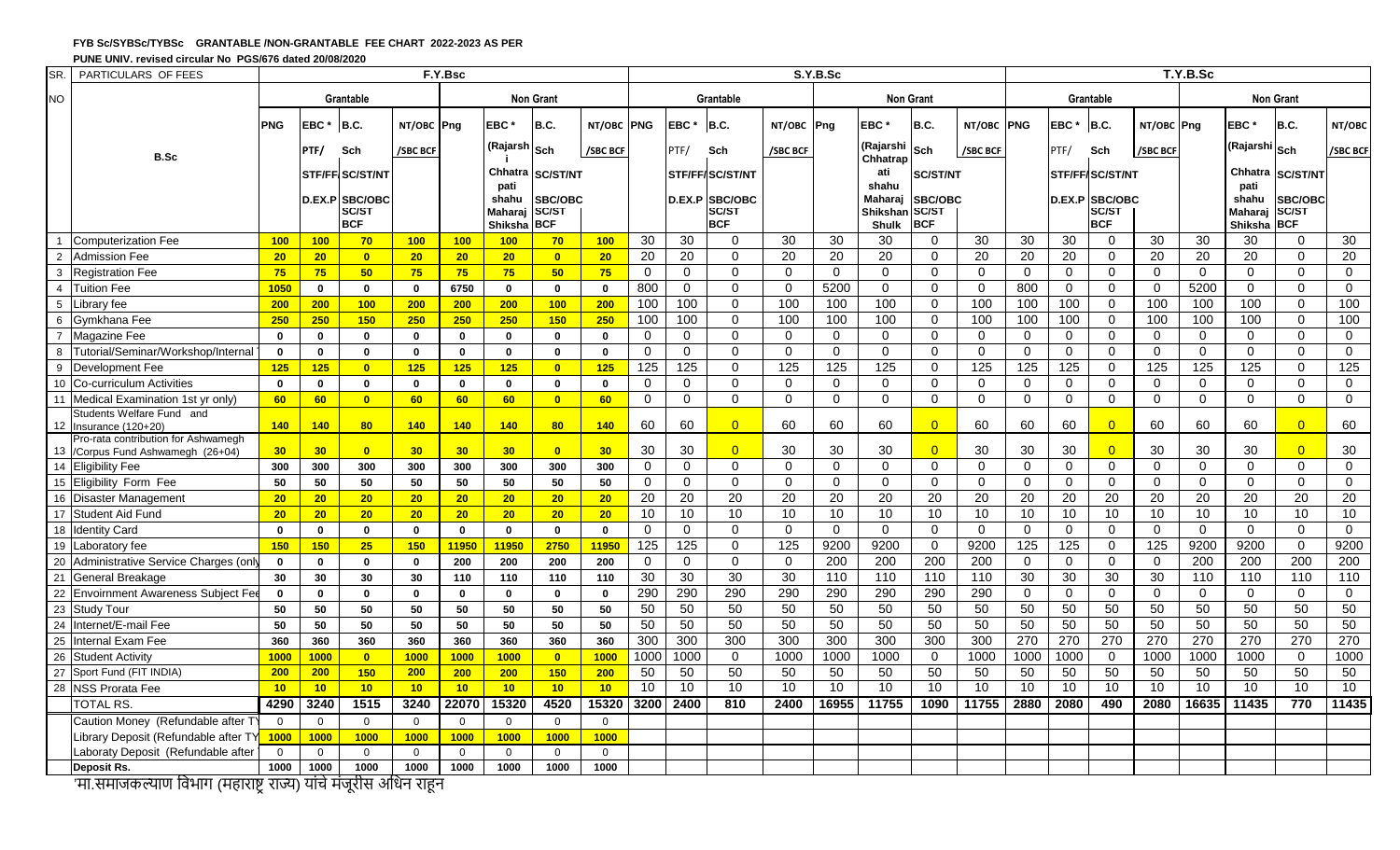'शासन परिपत्रकास अधीन राहून (राआधो ४०१९/पूर.क्र.३१/१६-अ)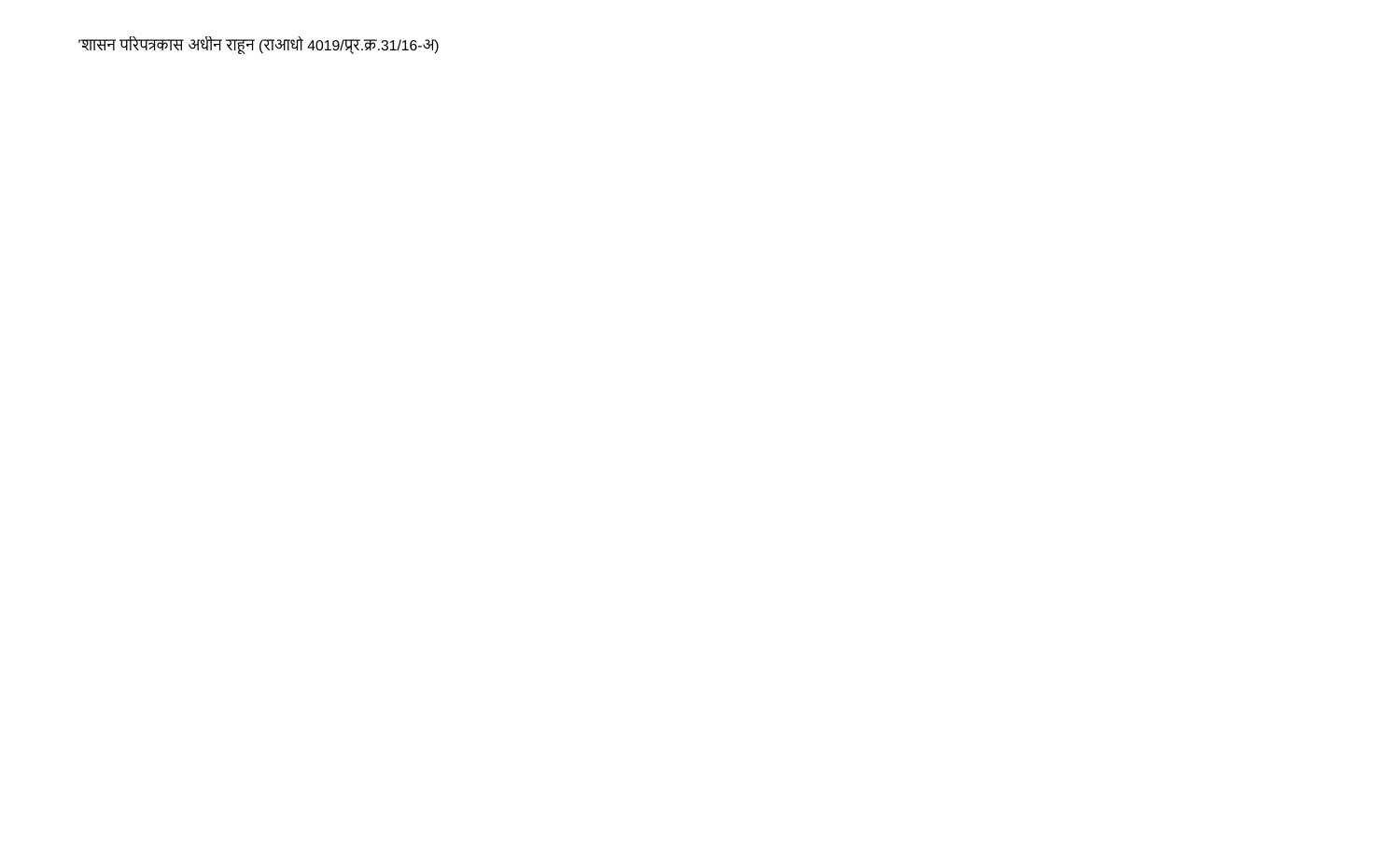# **Tuljaram Chaturchand College,Baramati (U.G./P.G. Fees) Grantable Fee Chart 2022-2023 as per PUNE UNIVERSITY circular No P.G.S. 676 dated 28/02/2020**

| SR.            | <b>PARTICULARS OF FEES</b>                                            |             |                  |                               |                 | Part Ist (Ist Year) |                            |                    | Part IInd (IInd Year) |              |              |                        |             |                  |                      |                    |                         |  |
|----------------|-----------------------------------------------------------------------|-------------|------------------|-------------------------------|-----------------|---------------------|----------------------------|--------------------|-----------------------|--------------|--------------|------------------------|-------------|------------------|----------------------|--------------------|-------------------------|--|
|                |                                                                       |             |                  | Grant                         |                 |                     |                            | <b>Non-Grant</b>   |                       |              |              | Grant                  |             | <b>Non-Grant</b> |                      |                    |                         |  |
|                | M.A. ( Ist & lind)                                                    |             | EBC <sup>*</sup> | SC/ST/NT/                     | NT/OBC          |                     | ERC<br>(Rajarshi           | SC/ST/NT/          | NT/OBC                |              | EBC *        | SC/ST/NT/              | NT/OBC      |                  | FRC<br>(Rajarshi     | SC/ST/NT/          | NT/OBC                  |  |
| NO.            |                                                                       | PNG.        |                  | <b>PTF/STF/ SBC/OBC BCS</b>   | /SBC BCF        | PNG.                | Chhatrap                   | <b>SBC/OBC BCS</b> | /SBC BCF              | PNG.         | PTF/STF/     | <b>SBC/OBC BCS</b>     | /SBC BCF    | PNG.             | Chhatrap             | <b>SBC/OBC BCS</b> | /SBC BCF                |  |
|                |                                                                       |             | FF/D.EX.         | SC/ST                         |                 |                     | ati Shahu<br>Maharaj       | SC/ST              |                       |              | FF/D.EX.     | SC/ST                  |             |                  | ati Shahu<br>Maharaj | SC/ST              |                         |  |
|                |                                                                       |             |                  |                               |                 |                     | Shikshan                   |                    |                       |              |              |                        |             |                  | Shikshan             |                    |                         |  |
|                | <b>Computerization Fee</b>                                            | 100         | 100              | <b>BCF</b><br>70 <sup>°</sup> | 100             | <b>100</b>          | <b>Shulk</b><br><b>100</b> | <b>BCF</b><br>70   | 100                   | 30           | 30           | <b>BCF</b><br>$\Omega$ | 30          | 30               | <b>Shulk</b><br>30   | <b>BCF</b><br>0    | 30                      |  |
| $\overline{2}$ | Admission Fee                                                         | 50          | 50               | 20 <sub>2</sub>               | 50              | 50                  | 50                         | 20 <sup>°</sup>    | 50                    | 30           | 30           | $\Omega$               | 30          | 30               | 30                   | $\mathbf{0}$       | 30                      |  |
| $\overline{3}$ | Tuition Fee                                                           | 1300        | $\overline{0}$   | $\overline{0}$                | $\overline{0}$  | 10000               | $\overline{0}$             | $\overline{0}$     | $\overline{0}$        | 1000         | $\mathbf 0$  | $\Omega$               | $\mathbf 0$ | 5200             | $\mathbf 0$          | $\mathbf 0$        | $\Omega$                |  |
| $\overline{4}$ | <b>Registration Fee</b>                                               | 100         | 100              | 75                            | 100             | 100                 | 100                        | 75                 | 100                   | 25           | 25           | $\Omega$               | 25          | 25               | 25                   | $\mathbf{0}$       | 25                      |  |
| 5              | Library Fee                                                           | 300         | 300              | 175                           | 300             | 300                 | 300                        | 175                | 300                   | 125          | 125          | $\Omega$               | 125         | 125              | 125                  | $\Omega$           | 125                     |  |
| 6              | Gymkhana Fee                                                          | 250         | 250              | 150                           | 250             | 250                 | 250                        | 150                | 250                   | 100          | 100          | $\Omega$               | 100         | 100              | 100                  | $\mathbf{0}$       | 100                     |  |
| $\overline{7}$ | Magazine Fee                                                          | $\Omega$    | $\Omega$         | $\mathbf{0}$                  | $\mathbf{0}$    | $\Omega$            | $\Omega$                   | $\Omega$           | $\Omega$              | $\mathbf{0}$ | $\Omega$     | $\Omega$               | $\Omega$    | $\Omega$         | $\mathbf{0}$         | $\mathbf{0}$       | $\Omega$                |  |
| -8             | Tutorial/Seminar/Workshop/Internal Tests eto                          | $\mathbf 0$ | $\Omega$         | $\mathsf{O}\xspace$           | $\mathbf 0$     | $\mathbf 0$         | $\Omega$                   | $\mathbf 0$        | $\mathbf 0$           | $\Omega$     | $\mathbf 0$  | $\Omega$               | $\mathbf 0$ | $\mathbf 0$      | $\mathbf 0$          | $\mathbf 0$        | $\mathbf 0$             |  |
| 9              | Development Fee                                                       | 125         | 125              | $\overline{0}$                | 125             | 125                 | 125                        | $\overline{0}$     | 125                   | 125          | 125          | $\mathsf{O}$           | 125         | 125              | 125                  | $\mathsf 0$        | 125                     |  |
| 10             | Co-curriculum Activities                                              | $\Omega$    | $\Omega$         | $\mathbf 0$                   | $\mathbf 0$     | $\Omega$            | $\Omega$                   | $\mathbf{0}$       | $\Omega$              | $\Omega$     | $\mathbf 0$  | $\mathbf 0$            | $\mathbf 0$ | $\Omega$         | $\mathbf{0}$         | $\Omega$           | $\Omega$                |  |
|                | Students Welfare Fund and Insurance                                   |             |                  |                               |                 |                     |                            |                    |                       |              |              |                        |             |                  |                      |                    |                         |  |
| 11             | $(100+20)$                                                            | 120         | 120              | 60                            | 120             | 120                 | 120                        | 60                 | 120                   | 60           | 60           | $\overline{0}$         | 60          | 60               | 60                   | $\overline{0}$     | 60                      |  |
| 12             | Pro-rata contribution for Ashwamegh<br>/Corpus Fund Ashwamegh (26+04) | 30          | 30               | $\overline{0}$                | 30 <sub>2</sub> | 30                  | 30                         | $\overline{0}$     | 30                    | 30           | 30           | $\overline{0}$         | 30          | 30               | 30                   | $\overline{0}$     | 30                      |  |
| 13             | <b>Eligibility Fee</b>                                                | 300         | 300              | 300                           | 300             | 300                 | 300                        | 300                | 300                   | $\Omega$     | $\mathbf 0$  | $\Omega$               | $\mathbf 0$ | $\Omega$         | $\Omega$             | 0                  | $\Omega$                |  |
| 14             | Eligibility Form Fee                                                  | 50          | 50               | 50                            | 50              | 50                  | 50                         | 50                 | 50                    | $\Omega$     | $\Omega$     | $\Omega$               | $\Omega$    | $\Omega$         | $\mathbf{0}$         | $\mathbf{0}$       | $\Omega$                |  |
| 15             | <b>Disaster Management</b>                                            | 20          | 20               | 20 <sup>°</sup>               | 20 <sup>°</sup> | 20 <sub>2</sub>     | 20 <sub>2</sub>            | 20                 | 20                    | 20           | 20           | 20                     | 20          | 20               | 20                   | 20                 | 20                      |  |
| 16             | Sport Fund (FIT INDIA)                                                | 200         | 200              | 200                           | 200             | 200                 | 200                        | 200                | 200                   | 200          | 200          | $\overline{200}$       | 200         | 200              | 200                  | 200                | 200                     |  |
| 17             | Student Aid Fund                                                      | 25          | 25               | 25                            | $\overline{25}$ | 25                  | 25                         | 25                 | 25                    | 25           | 25           | 25                     | 25          | 25               | 25                   | 25                 | 25                      |  |
| 18             | <b>Identity Card Fee</b>                                              | $\Omega$    | $\Omega$         | $\mathbf 0$                   | $\mathbf 0$     | $\mathbf 0$         | $\Omega$                   | $\mathbf 0$        | $\Omega$              | $\Omega$     | $\mathsf{O}$ | $\mathsf{O}$           | $\mathbf 0$ | $\mathbf 0$      | $\mathsf 0$          | $\mathsf 0$        | $\mathbf 0$             |  |
| 19             | Administrative Service Charges (Only for NG                           | $\mathbf 0$ | $\Omega$         | $\mathbf 0$                   | $\mathbf 0$     | 200                 | 200                        | 200                | 200                   | $\mathbf 0$  | $\mathbf 0$  | $\mathsf{O}$           | $\mathbf 0$ | 200              | 200                  | 200                | 200                     |  |
| 20             | General Breakage                                                      | 30          | 30               | 30                            | 30              | 30                  | 30                         | 30                 | 30                    | 30           | 30           | 30                     | 30          | 30               | 30                   | 30                 | 30                      |  |
| 21             | Internal Exam Fee                                                     | 120         | 120              | 120                           | 120             | 120                 | 120                        | 120                | 120                   | 120          | 120          | 120                    | 120         | 120              | 120                  | 120                | 120                     |  |
| 22             | Internet E-mail Fee                                                   | 50          | 50               | 50                            | 50              | 50                  | 50                         | 50                 | 50                    | 50           | 50           | 50                     | 50          | 50               | 50                   | 50                 | 50                      |  |
| 23             | <b>Student Activity</b>                                               | 1000        | 1000             | $\overline{0}$                | 1000            | 1000                | 1000                       | $\overline{0}$     | 1000                  | 1000         | 1000         | $\Omega$               | 1000        | 1000             | 1000                 | $\mathbf{0}$       | 1000                    |  |
| 24             | <b>Credit System Tuition Fee</b>                                      | 2000        | 2000             | 2000                          | 2000            | 2000                | 2000                       | 2000               | 2000                  | $\Omega$     | $\mathbf 0$  | $\Omega$               | $\mathbf 0$ | $\mathbf{0}$     | $\Omega$             | $\mathbf{0}$       | $\Omega$                |  |
| 25             | Medical Exam.(I st Year Only)                                         | 60          | 60               | 60                            | 60              | 60                  | 60                         | 60                 | 60                    | $\mathbf{0}$ | $\mathbf{0}$ | $\Omega$               | $\mathbf 0$ | $\Omega$         | $\mathbf{0}$         | $\mathbf{0}$       | $\mathbf{0}$            |  |
| 26             | <b>NSS Prorata Fee</b>                                                | 10          | 10               | 10                            | 10              | 10                  | 10                         | 10                 | 10                    | 10           | 10           | 10                     | 10          | 10               | 10                   | 10                 | 10                      |  |
|                | <b>TOTAL RS.</b>                                                      | 6240        | 4940             | 3415                          | 4940            | 15140               | 5140                       | 3615               | 5140                  | 2980         | 1980         | 455                    | 1980        | 7380             | 2180                 | 655                | 2180                    |  |
|                | Caution Money (Refundable after MA)                                   | $\Omega$    | $\Omega$         | $\mathbf 0$                   | $\mathbf 0$     | $\mathbf{0}$        | $\mathbf{0}$               | $\mathbf{0}$       | $\Omega$              | $\Omega$     | $\Omega$     | $\Omega$               | $\mathbf 0$ | $\Omega$         | $\Omega$             | $\Omega$           | $\overline{\mathsf{o}}$ |  |
|                | Library Deposit (Refundable after MA)                                 | 1000        | 1000             | <b>1000</b>                   | <b>1000</b>     | <b>1000</b>         | <b>1000</b>                | <b>1000</b>        | 1000                  | $\Omega$     | $\mathbf{0}$ | $\Omega$               | 0           | $\Omega$         | $\mathbf{0}$         | $\Omega$           | $\overline{\mathsf{o}}$ |  |
|                | <b>Deposit Rs.</b>                                                    | 1000        | 1000             | 1000                          | 1000            | 1000                | 1000                       | 1000               | 1000                  | 0            | 0            | 0                      | 0           | 0                | 0                    | $\Omega$           | $\overline{\mathsf{o}}$ |  |

'मा.समाजकल्याण विभाग (महाराष्ट्र राज्य) यांचे मंजूरीस अधिन राहून 'शासन परिपत्रकास अधीन राहून (राआधो 4019/प्र्र.क्र.31/16-अ)